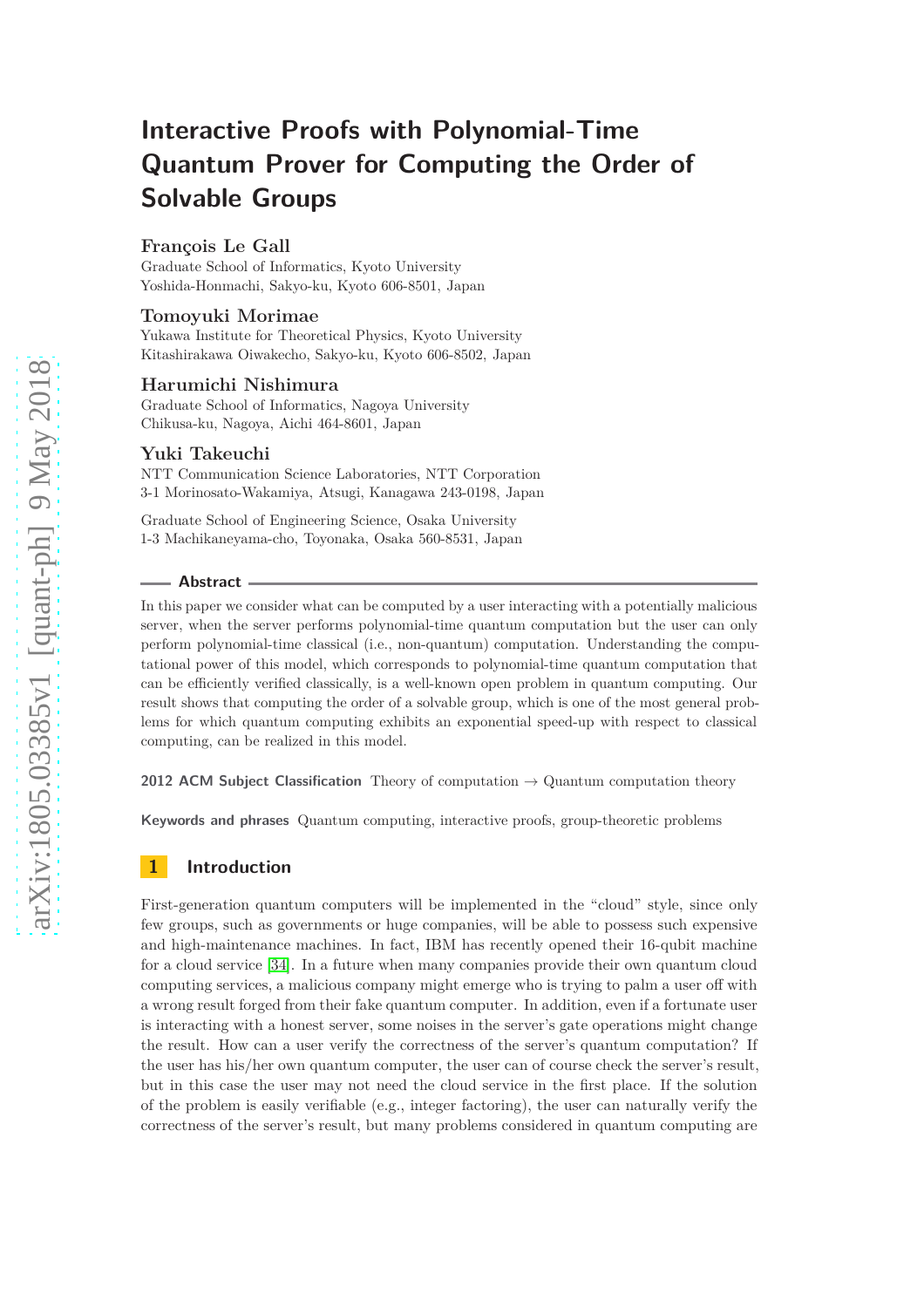not believed to have this property. Verifying classically and efficiently a server's quantum computation is indeed in general highly nontrivial.

It is known that if at least two servers, who are entangled but not communicating with each other, are allowed, then any problem solvable in quantum polynomial time can be verified by a classical polynomial-time user who exchanges classical messages with the servers [\[20,](#page-11-0) [24,](#page-11-1) [27\]](#page-11-2). However, the assumption that servers are not communicating with each other is somehow unrealistic: how can the user guarantee that remote servers are not communicating with each other?

Whether the number of the servers can be reduced to one is a well-known open problem [\[4\]](#page-10-0). For certain computational problems solvable in quantum polynomial time, it is known that this can be done. Simon's problem [\[31\]](#page-12-1) and factoring [\[30\]](#page-12-2) are trivial examples, since the answer can be directly checked in classical polynomial time. It is known that recursive Fourier sampling [\[10\]](#page-11-3), which was the first problem that separates efficient quantum and classical computing, can be verified by a polynomial number of message exchanges with a single quantum server [\[23\]](#page-11-4). Moreover, it was shown that certain promise problems related to quantum circuits in the second level of the Fourier hierarchy [\[29\]](#page-11-5) are verifiable by a classical polynomial-time user interacting with a single quantum server who sends only a single message to the user [\[12,](#page-11-6) [26\]](#page-11-7).

**Our results.** In this paper we consider the problem of computing the order, i.e., the number of elements, of a finite group given as a black-box group (the concept of black-box groups is defined in Section [2\)](#page-2-0). This problem is central in computational group theory, especially since the ability of computing the order makes possible to decide membership in subgroups. This problem has also been the subject of several investigations in computational complexity [\[1,](#page-10-1) [6,](#page-10-2) [7,](#page-10-3) [9,](#page-10-4) [32,](#page-12-3) [33\]](#page-12-4). The seminal result by Babai [\[6\]](#page-10-2), especially, which put this problem in the complexity class AM, has been one of the fundamental motivations behind the concept of interactive proofs. Note that this is clearly a hard problem for classical computation: it is easy to show that no polynomial-time classical algorithm exists in the black-box setting, even if the input is an abelian group [\[9\]](#page-10-4).

Most of the known quantum algorithms that achieve exponential speedups with respect to the best known classical algorithms are for group-theoretic problems, and especially problems over abelian groups. Shor's algorithm for factoring [\[30\]](#page-12-2), for instance, actually computes the order of a cyclic black-box group. Watrous has shown that the group order problem can be solved in quantum polynomial time when the input group is solvable [\[33\]](#page-12-4). Since the class of solvable groups, defined in Section [2,](#page-2-0) is a large<sup>[1](#page-1-0)</sup> class of finite groups that includes all abelian groups, this result significantly generalized Shor's algorithm. Watrous' algorithm can actually be seen as one of the most general results achieving an exponential speedup with respect to classical computation.

In this paper we show that the group order problem over solvable groups is also verifiable with a single server. More formally, in Section [2,](#page-2-0) where we introduce the relevant model of interactive protocols, we will introduce the notation  $IP[k, qpoly]$  to denote the class of computational problems that are verifiable by a classical polynomial-time user interacting

$$
\lim_{m \to \infty} \frac{\log \mathcal{G}_s(m)}{\log \mathcal{G}(m)} = 1,
$$

<span id="page-1-0"></span><sup>&</sup>lt;sup>1</sup> It is known (see for instance [\[11\]](#page-11-8)) that

where  $\mathcal{G}(m)$  denotes the number of finite groups of order at most *m* and  $\mathcal{G}_s(m)$  denotes the number of finite solvable groups of order at most *m*. It is even conjectured that the quotient  $\mathcal{G}_s(m)/\mathcal{G}(m)$  goes to 1 when *m* goes to infinity, i.e., most finite groups are solvable.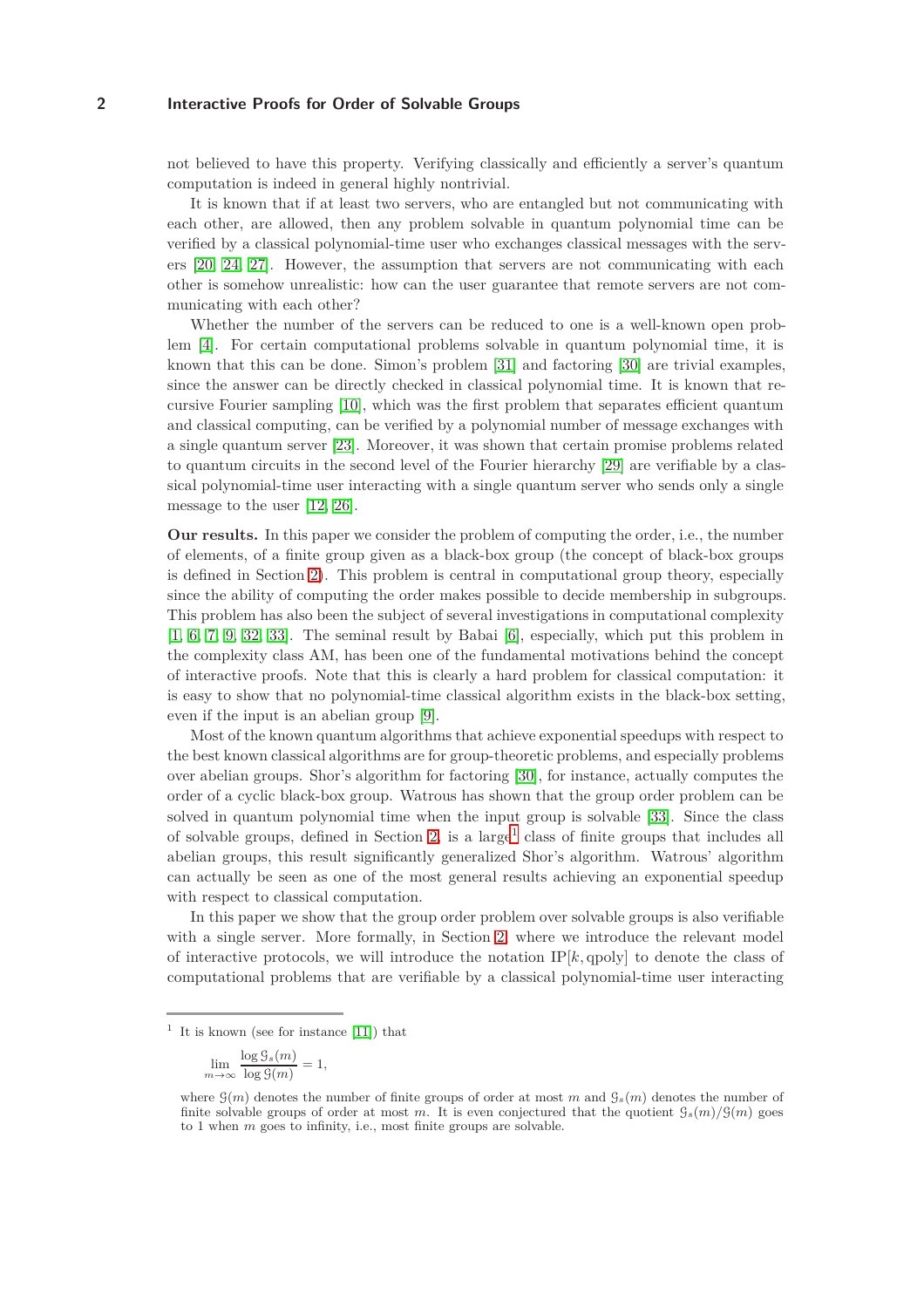in *k* messages with a server who works in quantum polynomial time. Our main result is as follows.

<span id="page-2-1"></span> $\triangleright$  **Theorem 1.** The solvable group order problem is in the complexity class IP[3, qpoly]. *Moreover, if the set of prime factors of the order is also given as input, then the solvable group order problem is in* IP[2*,* qpoly]*.*

This result shows that for this important computational problem, the number of servers can be reduced to one as well, using a small number of messages. Note that assuming, in the second part of Theorem [1,](#page-2-1) that the set of prime factors of the order is known corresponds to several practical situations. An important example is computing the order of  $p$ -groups<sup>[2](#page-2-2)</sup> with *p* known, which cannot be done in polynomial time in the classical setting [\[9\]](#page-10-4). The main open question is whether the number of messages can also be reduced to 2 without any assumption on the prime factors.

**Other related works.** In addition to the introduction of multiple servers mentioned above, there are other approaches considered in the literature for constructing verification systems for quantum computation.

First, if the user is allowed to be "slightly quantum", any problem solvable in quantum polynomial time can be efficiently verified with a single quantum server. For example, Refs. [\[2,](#page-10-5) [14\]](#page-11-9) assume that the user can generate randomly-rotated single-qubit states, and Refs. [\[13,](#page-11-10) [16,](#page-11-11) [25\]](#page-11-12) assume that the user can measure single-qubit states.

Second, since the class BQP (the class of decision problems that can be solved in quantum polynomial-time) is trivially in PSPACE and PSPACE = IP [\[21,](#page-11-13) [28\]](#page-11-14), any problem in BQP can be classically verified using generic interactive proof protocols for PSPACE. In such protocols, however, the server has unbounded computational power. A tempting approach is to try to specialize these generic protocols to the class BQP, with the hope that the server's necessary computational power may be reduced. Ref. [\[3\]](#page-10-6) made an significant first step in this direction.

Finally, it has been shown very recently that assuming that the learning with errors problem is intractable for polynomial-time quantum computation, any problem solvable in quantum polynomial time can be efficiently verified with a single quantum server and a single classical user [\[22\]](#page-11-15).

# <span id="page-2-0"></span>**2 Preliminaries**

In this paper we assume that the reader is familiar with the standard notions of group theory (we refer to, e.g., [\[18\]](#page-11-16) for a good introduction). All the groups considered will be finite. Given a group *G*, we use  $|G|$  to denote its order (i.e., the number of elements in *G*), and use *e* to denote its identity element. Given elements  $g_1, \ldots, g_r \in G$ , we denote  $\langle g_1, \ldots, g_r \rangle$  the subgroup of *G* generated by  $q_1, \ldots, q_r$ .

**Black-box groups.** We now describe the model of black-box groups. This concept, in which each group element is represented by a string and each group operation is implemented using an oracle, was first introduced by Babai and Szemerédi [\[9\]](#page-10-4) to describe group-theoretic algorithms in the most general way, without having to concretely specify how the elements are represented and how groups operations are implemented. Indeed, any efficient algorithm

<span id="page-2-2"></span><sup>&</sup>lt;sup>2</sup> A (finite) *p*-group, where *p* is a prime, is a group of order  $p^r$  for some integer  $r \ge 1$ . A basic result from group theory shows that any *p*-group is solvable.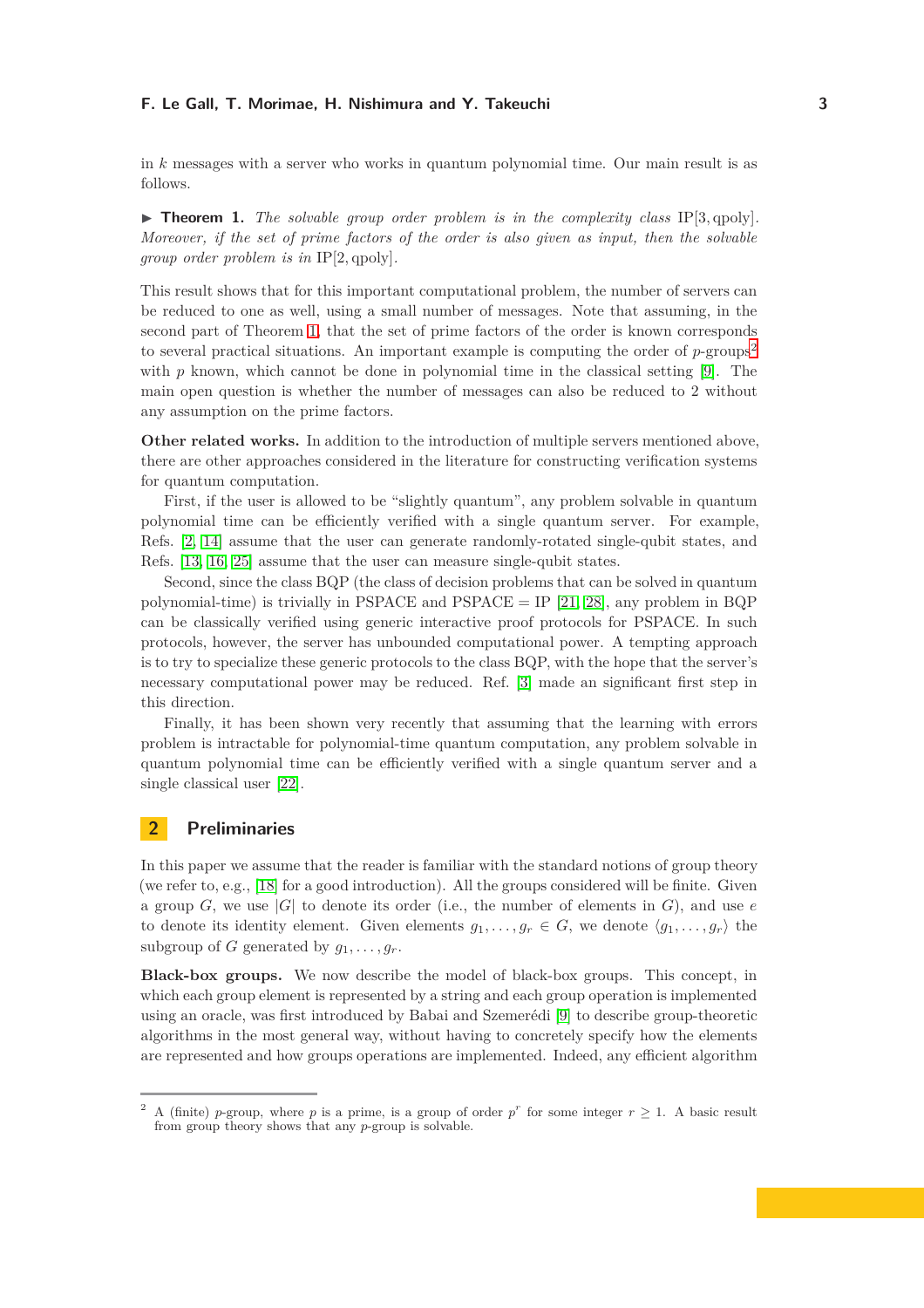in the black-box group model gives rise to an efficient concrete algorithm whenever the oracle operations can be replaced by efficient procedures. Especially, performing group operations can be done directly on the elements in polynomial time for many natural groups, including permutation groups and matrix groups where the group elements are represented by permutations and matrices, respectively. In the quantum setting, black-box groups have first been considered by Ivanyos et al. [\[19\]](#page-11-17) and Watrous [\[32,](#page-12-3) [33\]](#page-12-4).

A black-box group is a representation of a group *G* where each element of *G* is uniquely encoded by a binary string of a fixed length *n*, which is called the encoding length. The encoding length *n* is known. In order to be able to express the complexity of black-box group algorithms in terms of the group order  $|G|$ , and not in terms of the encoding length, we make the standard assumption that  $n = O(\log |G|)$ . Oracles are available to perform group operations. More precisely, two oracles are available. A first oracle performs the group product: given two strings representing two group elements *g* and *h*, the oracle outputs the string representing *gh*. The second oracle performs inversion: given a string representing an element  $g \in G$ , the oracle outputs the string representing the element  $g^{-1}$ . Note that the two oracles may behave arbitrarily on strings not corresponding to elements in *G*; this is not a problem since our protocols will never use the oracles on such strings. We say that a group *G* is input as a black-box if a set of strings representing generators  $\{g_1, \ldots, g_s\}$  of *G* with  $s = O(\log |G|)$  is given as input and queries to the oracles can be done at cost 1.<sup>[3](#page-3-0)</sup> The input length is thus  $sn = \text{poly}(\log |G|)$ .

To be able to take advantage of the power of quantum computation when dealing with black-box groups, the oracles performing the group operations have to be able to deal with quantum superpositions. Concretely, this is done as follows (see [\[19,](#page-11-17) [32,](#page-12-3) [33\]](#page-12-4)). Let  $s: G \rightarrow$  $\{0,1\}$ <sup>n</sup> denote the encoding of elements as binary strings. We assume that a quantum oracle  $V_G$  is available, such that  $V_G(|s(g)|s(h)) = |s(g)|s(gh)$  for any two elements  $g, h \in G$ , and behaving in an arbitrary way on other inputs (i.e., strings not in  $s(G)$ ). Another quantum oracle  $V'_G$  is also available, such that  $V'_G(|s(g)\rangle|s(h)\rangle) = |s(g)\rangle|s(g^{-1}h)\rangle$  for any  $g, h \in G$  and again behaving in an arbitrary way on other inputs.

**Approximate sampling in black-box groups.** Babai [\[5\]](#page-10-7) proved the following result for general groups, which shows that elements of a black-box group can be efficiently sampled nearly uniformly.

<span id="page-3-1"></span>**Theorem 2.** *(*[\[5\]](#page-10-7)) Let G be a black-box group. For any  $\varepsilon > 0$ , there exists a classical *randomized algorithm running in time polynomial in*  $log(|G|)$  *and*  $log(1/\varepsilon)$  *that outputs an element of G such that each*  $g \in G$  *is output with probability in range*  $(1/|G| - \varepsilon, 1/|G| + \varepsilon)$ *.* 

**Solvable groups.** Before discussing solvable groups, let us introduce the following concept of polycyclic generating sequences (see [\[17\]](#page-11-18) for details).

 $\triangleright$  **Definition 3.** Let *G* be a group. A polycyclic generating sequence of *G* is a sequence  $(h_1, \ldots, h_t)$  of *t* elements from *G*, for some integer *t*, such that: 1.  $\langle h_1, \ldots, h_t \rangle = G;$ 

2. for each  $1 < j \le t$ , the subgroup  $\langle h_1, \ldots, h_{j-1} \rangle$  is normal in  $\langle h_1, \ldots, h_j \rangle$ .

There are many equivalent definitions of solvable groups in the literature (see, e.g., [\[17\]](#page-11-18) for a thorough discussion). In this paper we will use the following characterization: a finite

<span id="page-3-0"></span>The assumption  $s = O(\log |G|)$  is standard. Indeed, every group *G* has a generating set of size  $O(\log |G|)$ . Additionally, a set of generators of any size can be converted efficiently into a set of generators of size  $O(\log |G|)$  by taking random products of elements [\[5\]](#page-10-7).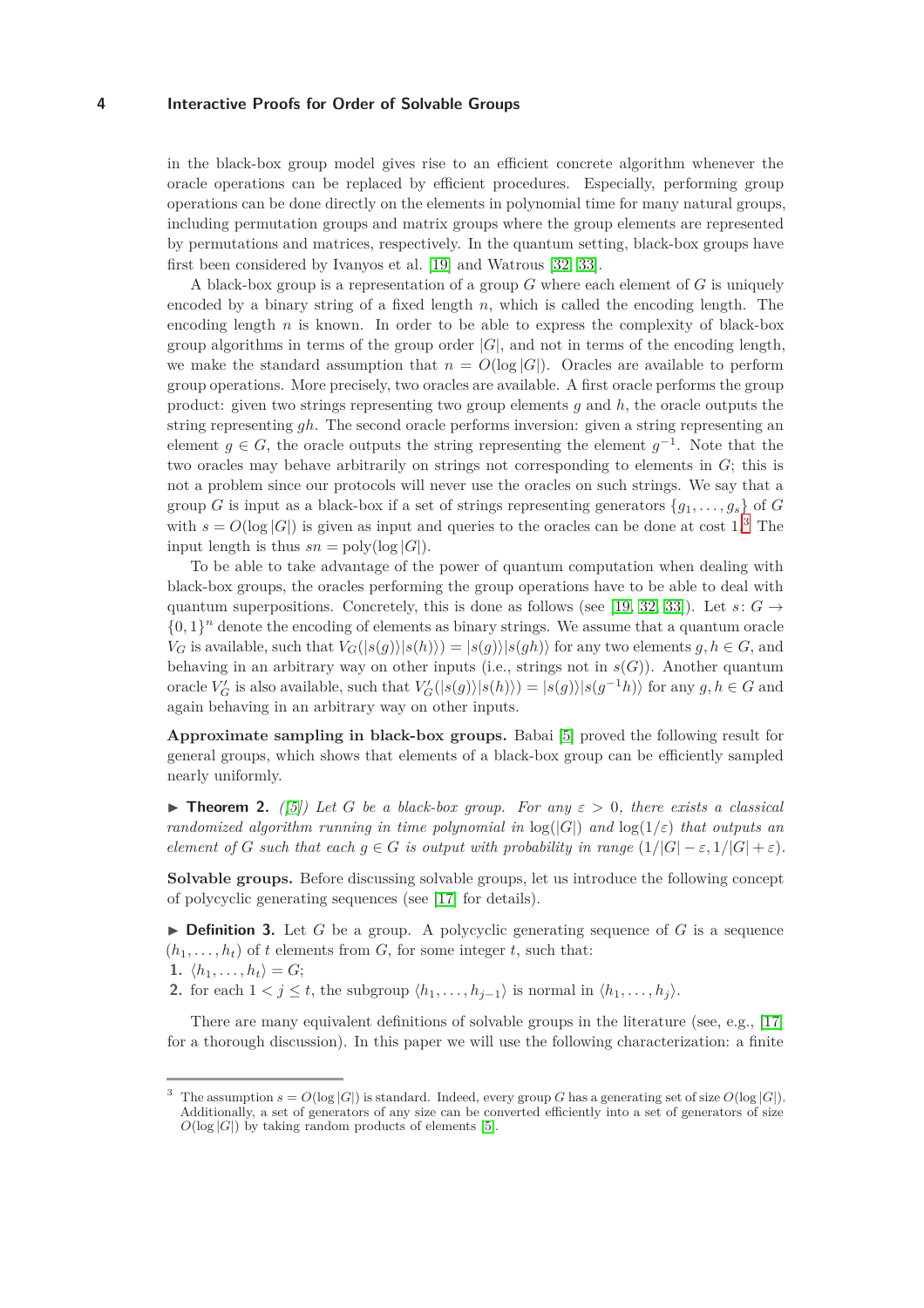group is solvable if and only if it has a polycyclic generating sequence. This characterization, which was already used by Watrous [\[33\]](#page-12-4), is the most convenient for our purpose. As discussed in [\[33\]](#page-12-4), for any finite solvable group *G* given as a black box, a polycyclic generating sequence  $(h_1, \ldots, h_t)$  with  $t = O(\log |G|)$  can be computed classically in polynomial time with high probability using for instance the randomized algorithm by Babai et al. [\[8\]](#page-10-8).

Watrous showed that the order of a solvable black-box group can be computed in polynomial time in the quantum setting. We state this result in the following theorem.

<span id="page-4-2"></span>◮ **Theorem 4.** *([\[33\]](#page-12-4)) Let G be a solvable group given as a black-box group. There exists a quantum algorithm running in time*  $poly(log |G|)$  *that outputs*  $|G|$  *with probability at least*  $1 - 1/\text{poly}(|G|)$ .

Let *G* be a solvable group and  $(h_1, \ldots, h_t)$  be a polycyclic generating sequence of *G*. In the following we will write  $H_j = \langle h_1, \ldots, h_j \rangle$  for each  $j \in \{1, \ldots, t\}$ , and for convenience write  $H_0 = \{e\}$ . Since  $H_j$  is obtained from  $H_{j-1}$  by adding one generator, the factor group  $H_j/H_{j-1}$  is cyclic. Let us write its order  $m_j$ . Note that the order of *G* is thus the product  $m_1m_2\cdots m_t$ . A fundamental (and easy to show) property of polycyclic generating sequences is the following: For any  $j \in \{1, \ldots, t\}$ , any element  $h \in H_j$  can be written, in a unique way, as *h* =  $h_1^{a_1} h_2^{a_2} \cdots h_j^{a_j}$  with integers  $a_i \in \{0, 1, \ldots, m_i - 1\}$  for *i* ∈ {1, ..., *j*}. We call this sequence  $(a_1, \ldots, a_i)$  the decomposition of *h* over  $H_i$ . Watrous [\[33\]](#page-12-4) showed that the decomposition of any element can be computed efficiently in the quantum setting, which immediately leads to an efficient algorithm for membership testing in the subgroups  $H_i$ . We state these two results, separately, in the following theorem.

<span id="page-4-1"></span> $\blacktriangleright$  **Theorem 5.** *([\[33\]](#page-12-4))* Let *G* be a solvable group given as a black-box group and let  $(h_1, \ldots, h_t)$ *be a polycyclic generating sequence of G* with  $t = O(\log |G|)$ *. There exist two quantum algorithms*  $A_1$  *and*  $A_2$  *running in time polynomial in*  $log|G|$  *as follows.* 

- $\blacksquare$  *Algorithm*  $A_1$  *receives an integer*  $j \in \{1, \ldots t\}$  *and an element*  $h \in H_j$ *, and outputs with probability at least*  $1 - 1/\text{poly}(|G|)$  *the decomposition of h over*  $H_j$ .
- $\blacktriangle$  *Algorithm*  $\mathcal{A}_2$  *receives an integer*  $j \in \{1, \ldots, t\}$  *and an element*  $h \in G$ *, and decides whether*  $h \in H_i$  *or not. The decision is correct with probability at least*  $1 - 1/\text{poly}(|G|)$ *.*

**Interactive proofs with efficient quantum prover.** Interactive proof systems are typically described as protocols for decision problems. In this paper it will be more convenient to consider interactive proofs for computing functions, since we are interesting in computing the order of the input group.<sup>[4](#page-4-0)</sup> The definition we give below is inspired by [\[15\]](#page-11-19).

Let  $f: X \to \{0,1\}^*$  be a function, where X is a finite set. We consider protocols between a prover and a verifier, who both receives as input an element  $x \in X$  and can exchange classical messages of polynomial length. At the end of the protocol, the verifier outputs either some  $y \in \{0,1\}^*$  or one special element  $\perp$ . We say that the function *f* has a *k-message polynomial-time interactive proof* if there exists a *k*-message protocol in which the verifier works in classical polynomial time, such that the following properties hold:

**1.** (completeness) there is a prover *P* such that the verifier's output *y* satisfies  $y = f(x)$ with probability at least 2*/*3 when interacting with *P*;

<span id="page-4-0"></span><sup>4</sup> In order to be completely rigorous, we should actually define this concept for functional problems where the input is represented using oracles (since we are dealing with black-box groups where the group operation is represented by oracles). We nevertheless omit this purely technical point in the exposition.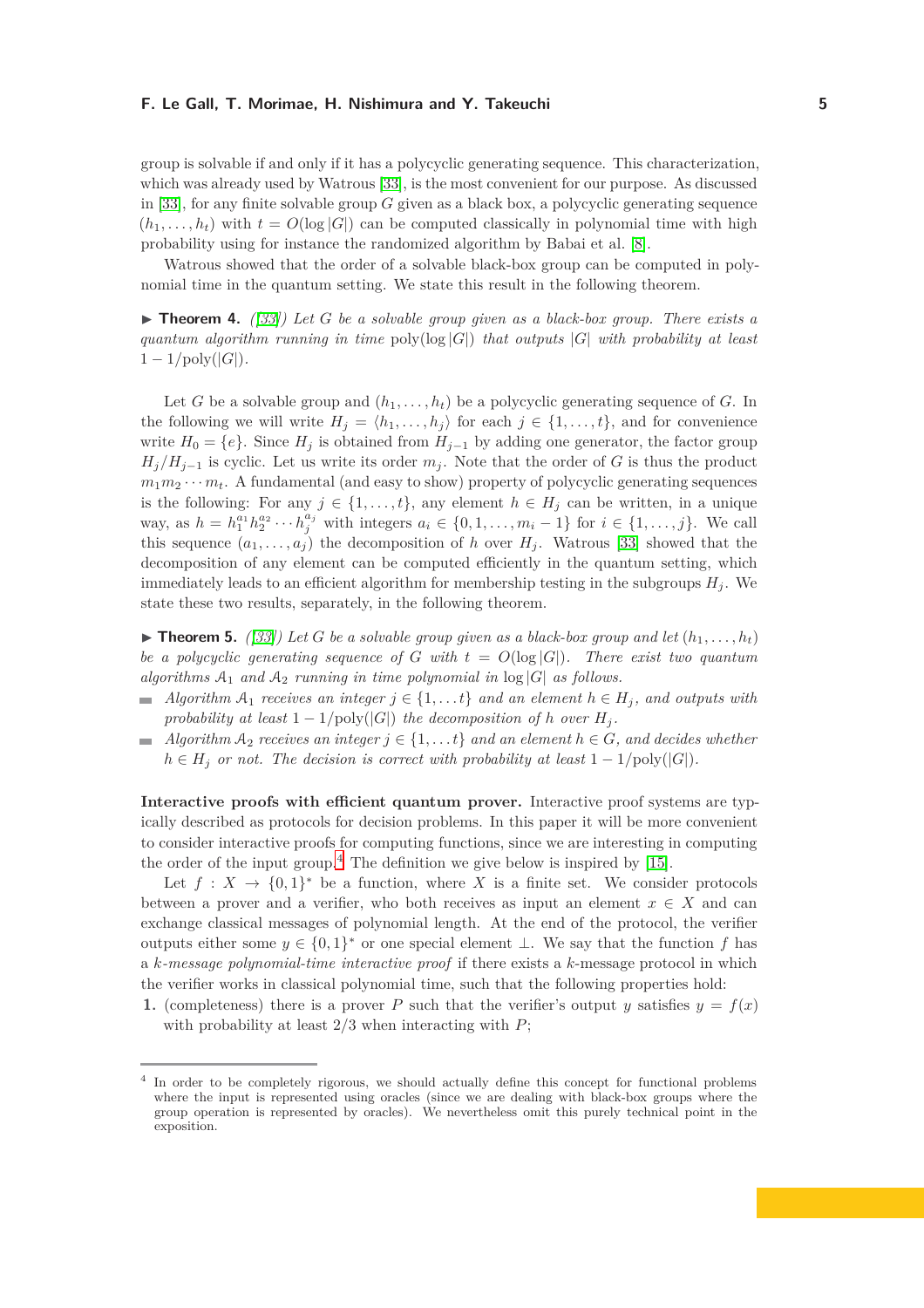**2.** (soundness) for any prover *P*<sup>'</sup>, the verifier's output *y* satisfies  $y \in \{f(x), \perp\}$  with probability at least  $2/3$  when interacting with  $P'$ .

The prover *P* in the completeness condition is called the *honest prover*.

The above definition makes no assumption on the computational powers of the provers. Our main definition is obtained by restricting the computational power of the *honest* prover, i.e., the prover *P* in the completeness condition.

<span id="page-5-0"></span> $\triangleright$  **Definition 6.** A function *f* is in the class IP[*k*, qpoly] if it has a *k*-message polynomial-time interactive proof where the honest prover  $P$  works in quantum polynomial time.

The notation IP $[k, \text{qpoly}]$  comes from its definition as a  $k$ -message interactive protocol with a prover working in quantum polynomial time (when honest). We stress that in Definition [6](#page-5-0) there is no assumption on the computational power of  $P'$  for the soundness.

# <span id="page-5-3"></span>**3 2-Message Protocol with Known Prime Factors**

In this section we assume that the prime factors of the order of the black-box group *G* are known. We present a 2-message protocol in this case, which proves the second part of Theorem [1.](#page-2-1)

## **3.1 Preliminaries**

We will need the following result in our protocol.

<span id="page-5-1"></span> $\triangleright$  **Theorem 7.** Let G be a solvable group given as a black-box group. Let  $p_1, \ldots, p_\ell$  denote *the prime factors of* |*G*| *and assume that the set*  $S = \{p_1, \ldots, p_\ell\}$  *is also given as input. There exists a classical algorithm running in time polynomial in* log |*G*| *that outputs elements*  $h_1, \ldots, h_t \in G$ *, with*  $t = \text{poly}(\log |G|)$ *, and t prime numbers*  $r_1, \ldots, r_t \in S$  *such that, with probability at least*  $1 - 1/\text{poly}(|G|)$ *, the following conditions hold:* 

- $(h_1, \ldots, h_t)$  *is a polycyclic generating sequence of G*;
- *the order of* $H_i/H_{i-1}$ *is either 1 or r<sub>i</sub>**for each* **1 ≤** *i* **≤** *t, where we denote* $H_i$  **=**  $\langle h_1, \ldots, h_i \rangle$  for  $1 \leq i \leq t$  and  $H_0 = \{e\}.$

Before proving Theorem [7,](#page-5-1) let us discuss the main idea of the algorithm in this theorem. The approach is to start with an arbitrary polycyclic generating sequence and refine it by replacing each element by decreasing powers of it. Consider for instance the cyclic group of order 12, for which we have  $\ell = 2$ ,  $p_1 = 2$ ,  $p_2 = 3$  and  $|G| = 12$ . Assume that we start with the polycyclic generating sequence  $(k_1)$  consisting of a unique element  $k_1$  of order 12. We refine this sequence as  $(h_1, h_2, h_3)$  with  $h_1 = k_1^{|G|/p_1} = k_1^6$ ,  $h_2 = k_1^{|G|/p_1^2} = k_1^3$ and  $h_3 = k_1^{|G|/(p_1^2 p_2)} = k_1$ . This is a polycyclic generating sequence with  $|H_1/H_0| = 2$ ,  $|H_2/H_1| = 2$  and  $|H_3/H_2| = 3$ . The difficulty is that naturally we do not know the order |*G*|. Remember nevertheless that we know the encoding length *n* of the black-box group, which is an upper bound on  $\log_2 |G|$ . This means that the quantity  $m = p_1^n \times \ldots \times p_\ell^n$  is a multiple of the order  $|G|$ , and thus we can use the same approach, working with *m* instead of |*G*| when refining the original polycyclic generating sequence.

**Proof of Theorem [7.](#page-5-1)** Let us consider the function  $\lambda$ :  $\{1, \ldots, \ell\} \times \{1, \ldots, n\} \to \mathbb{Z}$  such that

<span id="page-5-2"></span> $\lambda(i, a) = p_i^{n-a} \times p_{i+1}^n \times \cdots \times p_\ell^n$ 

for any  $(i, a) \in \{1, \ldots, \ell\} \times \{1, \ldots, n\}$ . Now consider the sequence

$$
(\lambda(1,1),\ldots,\lambda(1,n),\lambda(2,1),\ldots,\lambda(2,n),\ldots,\lambda(\ell,1),\ldots,\lambda(\ell,n))
$$
\n
$$
(1)
$$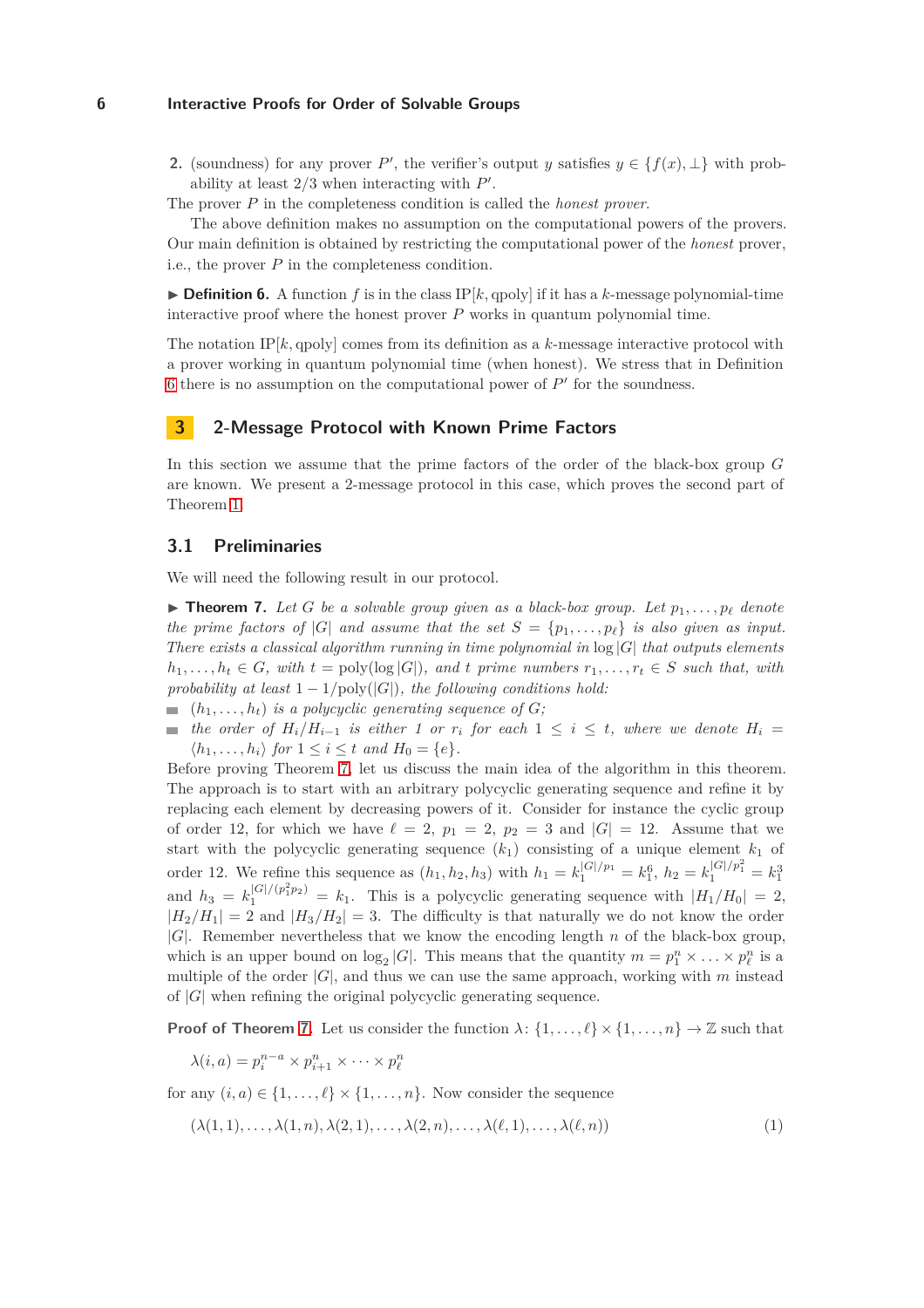consisting of *ℓn* integers (the integers in the sequence are strictly decreasing). Define the function  $\mu: \{1, \ldots, \ell n\} \to \mathbb{Z}$  such that  $\mu(j)$  is the *j*-th integer in Sequence [\(1\)](#page-5-2). Note that *µ*( $j - 1$ )/ $\mu(j) \in S$  for any  $j \in \{2, ..., \ell n\}.$ 

We now describe our algorithm that computes the claimed generating sequence.

We first compute a polycyclic generating sequence  $(k_1, \ldots, k_{t'})$  of *G* with  $t' = O(\log |G|)$ using the randomized polynomial-time algorithm from [\[8\]](#page-10-8), already mentioned in Section [2,](#page-2-0) which succeeds with probability at least  $1 - 1/poly(|G|)$ . Let us write  $K_{i'} = \langle k_1, \ldots, k_{i'} \rangle$  for each  $1 \le i' \le t'$ , and  $K_0 = \{e\}.$ 

We now show how to refine the polycyclic generating sequence. For each  $i' \in \{1, \ldots, t'\},$ we replace  $k_{i'}$  by the sequence of  $\ell n$  elements  $(k_{i'}^{\mu(1)})$  $a_i^{\mu(1)}, \ldots, a_{i'}^{\mu(\ell n)}$ , which gives a new sequence

<span id="page-6-0"></span>
$$
\left(k_1^{\mu(1)},\ldots,k_1^{\mu(\ell n)},k_2^{\mu(1)},\ldots,k_2^{\mu(\ell n)},\ldots,k_{t'}^{\mu(1)},\ldots,k_{t'}^{\mu(\ell n)}\right),\tag{2}
$$

of  $\ell nt'$  elements. Sequence [\(2\)](#page-6-0) is a polycyclic generating sequence of *G* since  $(k_1, \ldots, k_{t'})$  is a polycyclic generating sequence of *G* and  $\mu(\ell n) = 1$ . For any  $i' \in \{1, \ldots, t'\}$ , observe that

<span id="page-6-2"></span><span id="page-6-1"></span>
$$
\left| \langle k_1^{\mu(1)}, \dots, k_{i'}^{\mu(j)} \rangle / \langle k_1^{\mu(1)}, \dots, k_{i'}^{\mu(j-1)} \rangle \right| \in \{1, \mu(j-1)/\mu(j)\}
$$
\n(3)

for any  $j \in \{2, \ldots \ell n\}$ . Similarly for any  $i' \in \{2, \ldots t'\}$  we have

$$
\left| \langle k_1^{\mu(1)}, \dots, k_{i'}^{\mu(1)} \rangle / \langle k_1^{\mu(1)}, \dots, k_{i'-1}^{\mu(\ell n)} \rangle \right| \in \{1, p_1\}. \tag{4}
$$

Let us rename the elements of Sequence [\(2\)](#page-6-0) as  $h_1, \ldots, h_t$ , with  $t = \ell nt'$ . Note that  $t = O(\ell(\log |G|)^2) = O((\log |G|)^3)$ . Let us write  $H_i = \langle h_1, \ldots, h_i \rangle$  for  $1 \leq i \leq t$  and  $K_0 = \{e\}$ . For each  $1 \leq i \leq t$ , the order of  $H_i/H_{i-1}$  is either 1 or  $r_i$ , where  $r_i$  can be determined from Equations [\(3\)](#page-6-1) and [\(4\)](#page-6-2). More concretely,  $r_i$  is of the form  $\mu(j-1)/\mu(j)$ for some *j* (which can be immediately computed from *i*) when  $H_i/H_{i-1}$  corresponds to the case of Equation [\(3\)](#page-6-1), and  $r_i = p_1$  when  $H_i/H_{i-1}$  corresponds to the case of Equation [\(4\)](#page-6-2). Note that in both cases we have  $r_i \in S$ , from the property  $\mu(j-1)/\mu(j) \in S$  mentioned before.  $\blacktriangleleft$ 

## **3.2 The protocol**

Let  $S = \{p_1, \ldots, p_\ell\}$  denote the set of prime factors of  $|G|$ , which is given as an additional input. The protocol is given in Figure [1.](#page-7-0) The main idea is that the verifier can, using The-orem [7,](#page-5-1) compute by itself a polycyclic generating sequence  $(h_1, \ldots, h_t)$  and prime numbers *r*<sub>1</sub>*, . . . , r<sub>t</sub>* such that  $|H_i/H_{i-1}|$  ∈ {1*, r<sub>i</sub>*} for each 1 ≤ *i* ≤ *t*. This is done at Step 1 of the protocol. Note that  $|G| = \prod_{i=1}^{t} |H_i/H_{i-1}|$ . The purpose of Steps 2-5 is to decide whether  $|H_i/H_{i-1}| = 1$  or  $|H_i/H_{i-1}| = r_i$ , for each  $i \in \{1, ..., t\}$ , by interacting with the prover. More precisely, the verifier interacts with the prover to test, for each *i*, whether  $h_i \in H_{i-1}$ or  $h_i \notin H_{i-1}$ . This requires testing non-membership in a solvable group with a polynomialtime quantum prover, which is achieved by sending (at Step 3) to the prover the element  $h_i^{s_i}x_i$  for a random bit  $s_i$  and a random element  $x_i$ , and asking the prover to find the chosen bit  $s_i$ . These tests enable the verifier to decide which of the two cases holds (at Steps 5.1) and 5.2), and then to compute  $|G|$  at Step 6, or to detect cheating (at Step 5.3).

## **3.3 Analysis of the protocol**

We now analyze the protocol of Figure [1.](#page-7-0) Let  $h_1, \ldots, h_t$  be the group elements and  $r_1, \ldots, r_t \in$ *S* be the prime numbers computed at Step 1. The analysis below is done under the assumption that  $(h_1, \ldots, h_t)$  is a polycyclic generating sequence of *G* and  $|H_i/H_{i-1}| \in \{1, r_i\}$  for all  $i \in \{1, \ldots, t\}$ , which is true with probability at least  $1 - 1/\text{poly}(|G|)$  from Theorem [7.](#page-5-1)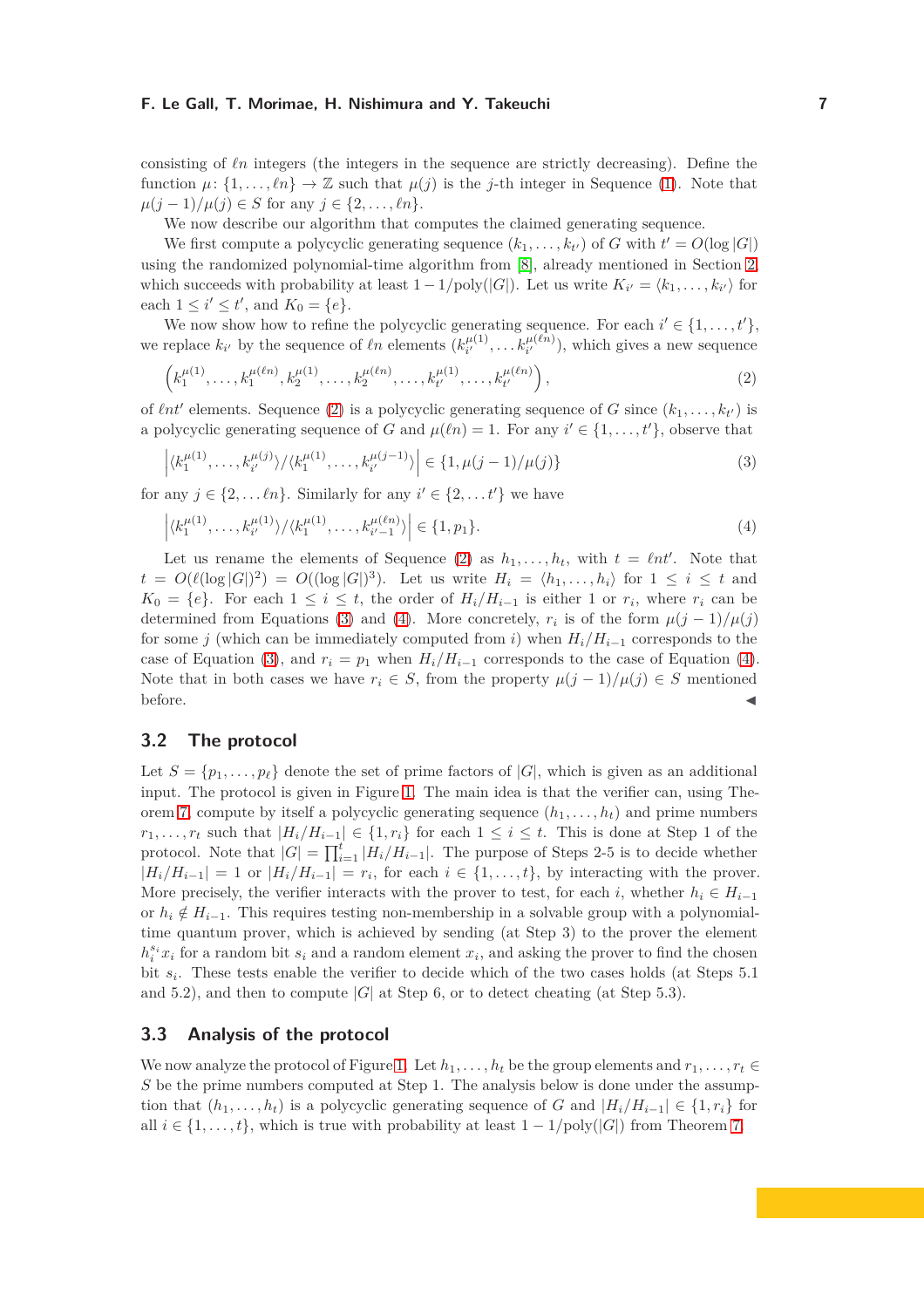<span id="page-7-0"></span>**Input:** • a black-box solvable group *G* with generators  $\{q_1, \ldots, q_s\}$ • the set  $S = \{p_1, \ldots, p_\ell\}$  of prime factors of  $|G|$ 

- **1.** The verifier uses the algorithm of Theorem [7](#page-5-1) to compute elements  $h_1, \ldots, h_t$  and prime numbers  $r_1, \ldots, r_t \in S$ . Let us write  $H_i = \langle h_1, \ldots, h_i \rangle$  for each  $1 \leq i \leq t$ and  $H_0 = \{e\}.$
- **2.** For each  $i \in \{1, \ldots, t\}$ , the verifier takes a bit  $s_i \in \{0, 1\}$  uniformly at random and takes a random element  $x_i \in H_{i-1}$  using the algorithm of Theorem [2](#page-3-1) with  $\varepsilon = 1/2^{2n}$  (where *n* represents the encoding length of the black-box group).
- **3.** The verifier sends to the prover the elements  $h_1, \ldots, h_t$  and, for each  $i \in \{1, \ldots, t\}$ , the element  $h_i^{s_i}x_i$ .
- **4.** The prover sends to the verifier bits  $b_1, \ldots, b_t$  and integers  $a_{i,j}$  for  $i \in \{1, \ldots t\}$ and  $j \in \{1, \ldots, i-1\}.$
- **5.** For each  $i \in \{1, \ldots, t\}$  the verifier does the following:
- 5.1 If  $h_i = h_1^{a_{i,1}} \cdots h_{i-1}^{a_{i,i-1}}$  then set  $\ell_i = 1$ ;
- 5.2 If  $h_i \neq h_1^{\tilde{a}_{i,1}} \cdots h_{i-1}^{\tilde{a}_{i,i-1}}$  and  $b_i = s_i$  then set  $\ell_i = r_i$ ;
- 5.3 If neither of these two conditions holds, then abort the protocol and output ⊥.
- **6.** The verifier outputs the product of the  $\ell_i$ 's.

**Figure 1** Our 2-message protocol computing the order of a solvable group when the prime factors of the order are known.

Let us first consider the correctness, i.e., showing that there exists a prover (working in quantum polynomial time) who makes the verifier able to compute |*G*| with high probability. This prover acts as follows. For each  $i \in \{1, \ldots, t\}$ , the prover checks if the element  $h_i^{s_i} x_i$ received at Step 3 is in the subgroup  $H_{i-1}$ , using Algorithm  $A_2$  of Theorem [5.](#page-4-1) If the prover learns that this element is in  $H_{i-1}$  then the prover applies Algorithm  $A_1$  of Theorem [5](#page-4-1) to obtain a decomposition  $(a_{i,1}, \ldots, a_{i,i-1})$  of  $h_i$  over  $H_{i-1}$ , and sends to the verifier the bit  $b_i = 0$  and these values  $a_{i,1}, \ldots, a_{i,i-1}$ . If the prover learns that this element is not in  $H_{i-1}$ , then the prover sends to the verifier the bit  $b_i = 1$  and arbitrary values  $a_{i,1}, \ldots, a_{i,i-1}$ .

Let us analyze the verifier's output when interacting with the above prover. If  $|H_i/H_{i-1}| =$ 1 then we have  $h_i \in H_{i-1}$  and thus  $h_i^{s_i} x_i \in H_{i-1}$  whatever the value of  $s_i$  is. With probability at least  $1-\frac{1}{\text{poly}(|G|)}$ , the prover's message is thus  $b_i = 0$  and  $a_{i,1}, \ldots, a_{i,i-1}$  corresponding to the decomposition of  $h_i$  over  $H_{i-1}$ , and then the verifier sets  $\ell_i = 1$ . If  $|H_i/H_{i-1}| = r_i$ then we have  $h_i \notin H_{i-1}$  and thus  $h_i^{s_i} x_i \in H_{i-1}$  if and only if  $s_i = 0$ . With probability at least  $1 - 1/\text{poly}(|G|)$ , the bit  $b_i$  sent by the prover satisfies  $b_i = s_i$ , and thus the verifier sets  $\ell_i = r_i$  (since the second part of the message  $a_{i,1}, \ldots, a_{i,i-1}$  cannot correspond to the decomposition of  $h_i$  over  $H_{i-1}$ ). In conclusion, with probability at least  $1 - 1/\text{poly}(|G|)$  the output at Step 6 is

$$
\prod_{i=1}^{t} \ell_i = \prod_{i=1}^{t} |H_i/H_{i-1}| = |G|.
$$

Let us now consider the soundness, i.e., showing that for any prover the verifier outputs either  $|G|$  or  $\perp$  with high probability. It is clear that if  $|H_i/H_{i-1}| = r_i$ , then the prover cannot convince the verifier to set  $\ell_i = 1$ , since there is no set of integers  $a_{i,1}, \ldots, a_{i,i-1}$ such that  $h_i = h_1^{a_{i,1}} \cdots h_{i-1}^{a_{i,i-1}}$ . On the other hand, if  $|H_i/H_{i-1}| = 1$  then the prover cannot convince the verifier to set  $\ell_i = r_i$  unless the prover is able to decide whether  $s_i = 0$  or  $s_i = 1$  from the element  $h_i^{s_i} x_i$  received, which cannot be done with probability larger than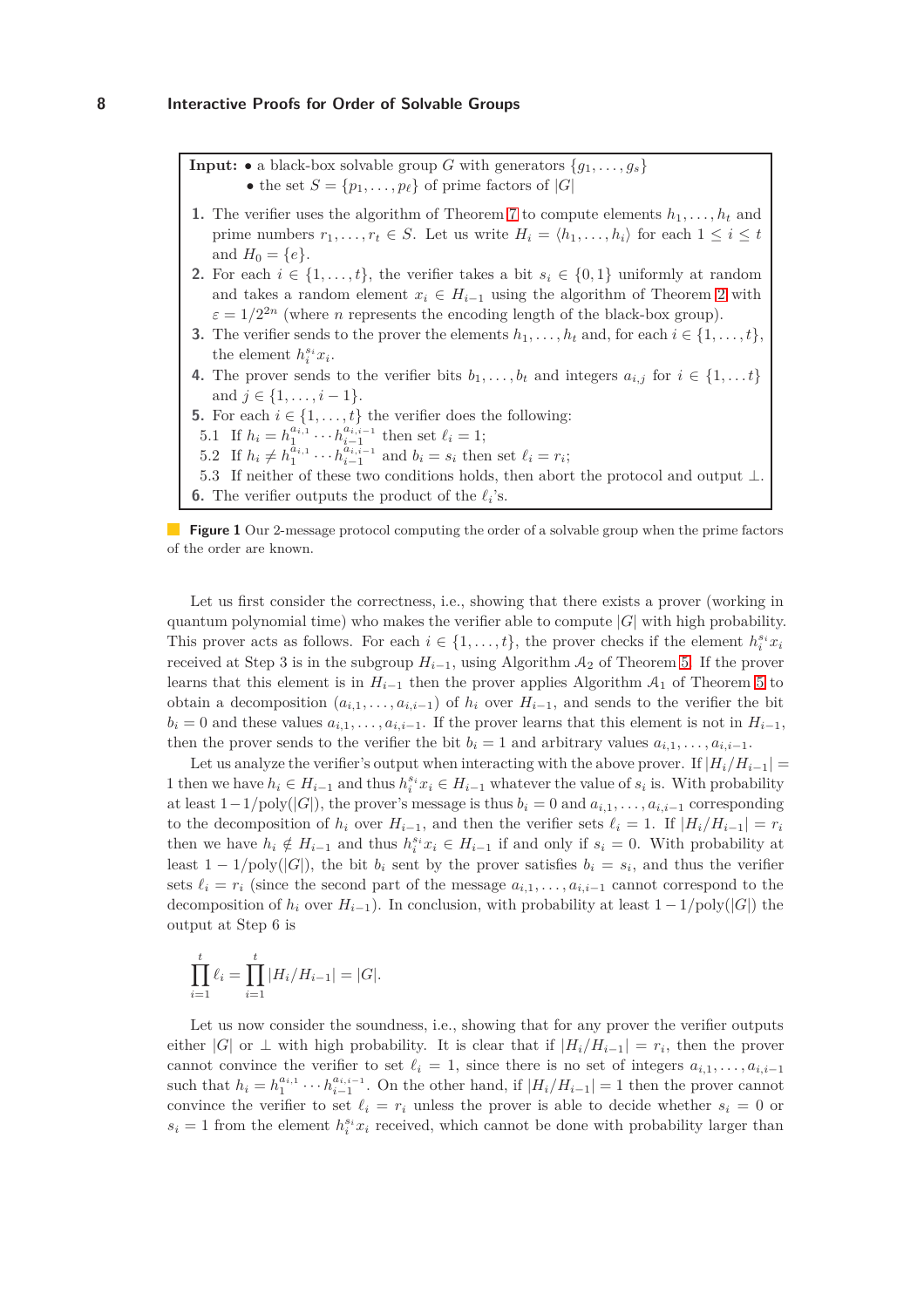$$
\frac{1}{2} + \frac{1}{2}\delta, \text{ where}
$$

$$
\delta = \frac{1}{2} \sum_{h \in H_{i-1}} \left| \Pr_{x_i}[x_i = h] - \Pr_{x_i}[h_i x_i = h] \right|
$$

represents the variational distance between the two probability distributions  $x_i$  and  $h_i x_i$ (seen as distributions over  $H_{i-1}$ ). We have

$$
\delta \leq \frac{1}{2} \sum_{h \in H_{i-1}} \left| \Pr[x_i = h] - \frac{1}{|H_{i-1}|} \right| + \frac{1}{2} \sum_{h \in H_{i-1}} \left| \Pr[h_i x_i = h] - \frac{1}{|H_{i-1}|} \right|
$$
  
\n
$$
= \frac{1}{2} \sum_{h \in H_{i-1}} \left| \Pr[x_i = h] - \frac{1}{|H_{i-1}|} \right| + \frac{1}{2} \sum_{h \in H_{i-1}} \left| \Pr[x_i = h_i^{-1} h] - \frac{1}{|H_{i-1}|} \right|
$$
  
\n
$$
= \sum_{h \in H_{i-1}} \left| \Pr[x_i = h] - \frac{1}{|H_{i-1}|} \right|
$$
  
\n
$$
\leq |H_{i-1}| \varepsilon
$$
  
\n
$$
\leq 1/2^n,
$$

where the second inequality follows from Theorem [2](#page-3-1) and the third inequality follows from our choice of  $\varepsilon$  and the upper bound  $|G| \leq 2^n$ . Thus, for any fixed *i* such that  $|H_i/H_{i-1}| = 1$ , the prover cannot convince the verifier to set  $\ell_i = r_i$  with probability greater than  $\frac{1}{2} + \frac{1}{2^{n+1}} =$  $1/2+1/\text{poly}(|G|)$ . Let us now bound the probability that the verifier's output is either  $|G|$  or  $\perp$ . This corresponds to the probability that the verifier does not output an integer different from the order of *G*. Note that the verifier can output an integer not equal to the order only if the prover forces the verifier to set  $\ell_i \neq |H_i/H_{i-1}|$  for at least one index *i*. From the above analysis, we know that this can happen with probability at most  $1/2 + 1/poly(|G|)$ , i.e., such a cheating is detected by the verifier at Step 5.3 with probability at least  $1/2 - 1/\text{poly}(|G|)$ , in which case the verifier immediately aborts the protocol and outputs ⊥. Thus the overall probability that the verifier's output is either  $|G|$  or  $\perp$  is at least  $1/2 - 1/\text{poly}(|G|)$ . Note finally that this probability can be amplified to reach the soundness threshold of 2*/*3 used in Definition [6](#page-5-0) by repeating the protocol of Figure [1](#page-7-0) a constant number of times in parallel and deciding the output based on a standard threshold argument.

## **4 General 3-Message Protocol**

In this section we show that when the prime factors of the order of *G* are not known, we can design a 3-message protocol, which proves the first part of Theorem [1.](#page-2-1)

## **4.1 The protocol**

Our 3-message protocol, described in Figure [2,](#page-9-0) is obtained by modifying the protocol of the previous section. More precisely, Step 1 in the protocol of the previous section is replaced by two steps (Steps 0 and 1 in Figure [2\)](#page-9-0): instead of having the verifier compute a polycyclic generating sequence  $(h_1, \ldots, h_t)$  using Theorem [7,](#page-5-1) which requires the knowledge of the set of factors of  $|G|$ , in the new protocol the prover computes by itself this sequence and sends it at Step 0 to the verifier, who then checks that the sequence is really correct at Step 1. All the other steps 2-6 are exactly the same as for the protocol in Figure [1](#page-7-0) (one small exception is Step 3, which is slightly rewritten since the polycyclic generating sequence does not need to be sent to the prover anymore).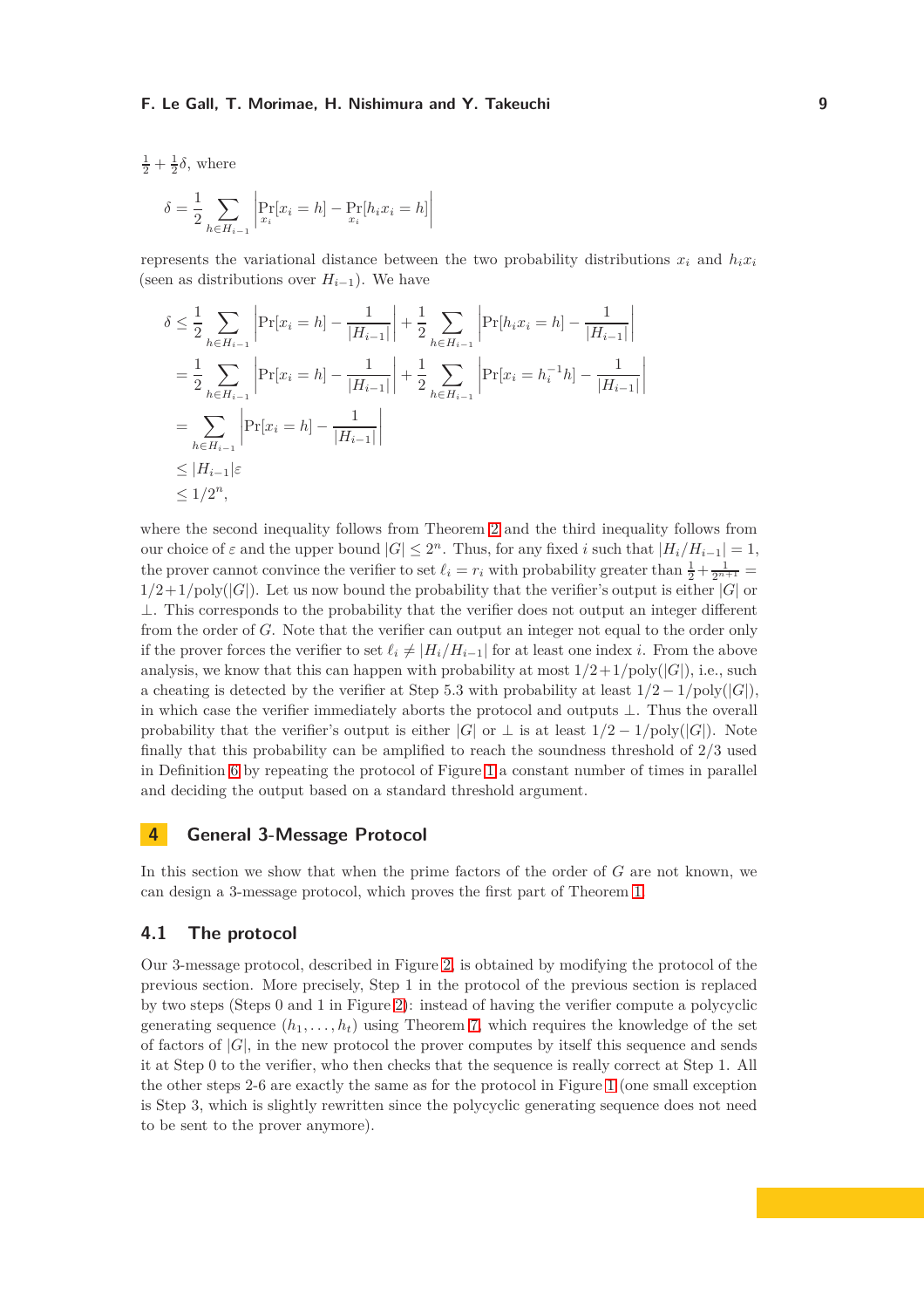<span id="page-9-0"></span>**Input:** a black-box solvable group *G* with generators  $\{g_1, \ldots, g_s\}$ **0.** The prover sends to the verifier the following: **a.** a list of *t* elements  $h_1, \ldots, h_t \in G$ , for some  $t = \text{poly}(\log |G|);$ <sup>[5](#page-9-1)</sup> **b.** a list of *t* prime numbers  $r_1, \ldots, r_t$ ; **c.** a list of integers  $\alpha_{i,j}$ , for  $i \in \{1, ..., s\}$  and  $j \in \{1, ..., t\}$ ; **d.** a list of integers  $\beta_{i,j}$ , for  $i \in \{2, ..., t\}$  and  $j \in \{1, ..., i - 1\}$ ; **e.** a list of integers  $\gamma_{i,j,\ell}$ , for  $i \in \{2, ..., t\}$  and  $j, \ell \in \{1, ..., i - 1\}$ . Let us write  $H_i = \langle h_1, \ldots, h_i \rangle$  for each  $1 \leq i \leq t$  and  $H_0 = \{e\}.$ **1.** The verifier checks that the following equalities hold: **a.**  $g_i = h_1^{\alpha_{i,1}} \cdots h_t^{\alpha_{i,t}}$  for all  $i \in \{1, \ldots, s\};$ **b.**  $h_i^{r_i} = h_1^{\beta_{i,1}} \cdots h_{i-1}^{\beta_{i,i-1}}$  for all  $i \in \{2, \ldots, t\}$  and  $h_1^{r_1} = e$ ; **c.**  $h_i h_{\ell} h_i^{-1} = h_1^{\gamma_{i,1,\ell}} \cdots h_{i-1}^{\gamma_{i,i-1,\ell}}$  for all  $i \in \{2,\ldots,t\}$  and all  $\ell \in \{1,\ldots,i-1\}$ . If any of these equalities fails, then the verifier aborts the protocol and outputs  $\bot$ **2.** For each  $i \in \{1, \ldots, t\}$ , the verifier takes a bit  $s_i \in \{0, 1\}$  uniformly at random and takes a random element  $x_i \in H_{i-1}$  using the algorithm of Theorem [2](#page-3-1) with  $\varepsilon = 1/2^{2n}$ . **3.** The verifier sends, for each  $i \in \{1, \ldots, t\}$ , the element  $h_i^{s_i} x_i$ . **4.** The prover sends to the verifier bits  $b_1, \ldots, b_t$  and integers  $a_{i,j}$  for  $i \in \{1, \ldots t\}$ and  $j \in \{1, \ldots, i-1\}.$ **5.** For each  $i \in \{1, \ldots, t\}$  the verifier does the following: 5.1 If  $h_i = h_1^{a_{i,1}} \cdots h_{i-1}^{a_{i,i-1}}$  then set  $\ell_i = 1$ ; 5.2 If  $h_i \neq h_1^{\tilde{a}_{i,1}} \cdots h_{i-1}^{\tilde{a}_{i,i-1}}$  and  $b_i = s_i$  then set  $\ell_i = r_i$ ; 5.3 If neither of these two conditions holds, then abort the protocol and output  $\bot$ . **6.** The verifier outputs the product of the  $\ell_i$ 's.

**Figure 2** Our 3-message protocol computing the order of a solvable group.

# **4.2 Analysis of the protocol**

Let us consider the correctness. In that case the prover first uses the algorithm of Theorem  $4$ to compute the order |*G*|, then factorizes it using Shor's algorithm [\[30\]](#page-12-2) and collects the prime factors in a set *S*. The prover then uses the algorithm of Theorem [7](#page-5-1) using the set *S* as input to obtain group elements  $h_1, \ldots, h_t$  and a list of integers  $r_1, \ldots, r_t \in S$  such that with probability at least  $1 - 1/\text{poly}(|G|)$  the following two conditions hold:

(i)  $(h_1, \ldots, h_t)$  is a polycyclic generating sequence of *G*, with  $t = \text{poly}(\log |G|)$ ,

(ii) the order of  $H_i/H_{i-1}$  is either 1 or  $r_i$  for each  $1 \leq i \leq t$ ,

where as usual we use the notation  $H_i = \langle h_1, \ldots, h_i \rangle$  for any  $i \in \{1, \ldots, t\}$  and the convention  $H_0 = \{e\}$ . These two conditions are equivalent to the following:

<span id="page-9-1"></span> $5$  Naturally, this is binary strings corresponding to the elements  $h_1, \ldots, h_t$  (i.e., the oracle representations of these elements) that are actually sent, not the elements themselves. Note also that, to simplify the exposition, we are assuming that these strings do correspond to elements of *G*. To deal with a cheating prover that may send strings not corresponding to group elements, we can simply ask the prover to send a certificate of membership in *G* for each string (such a certificate can be computed in quantum polynomial time using the algorithms of Theorem [5\)](#page-4-1).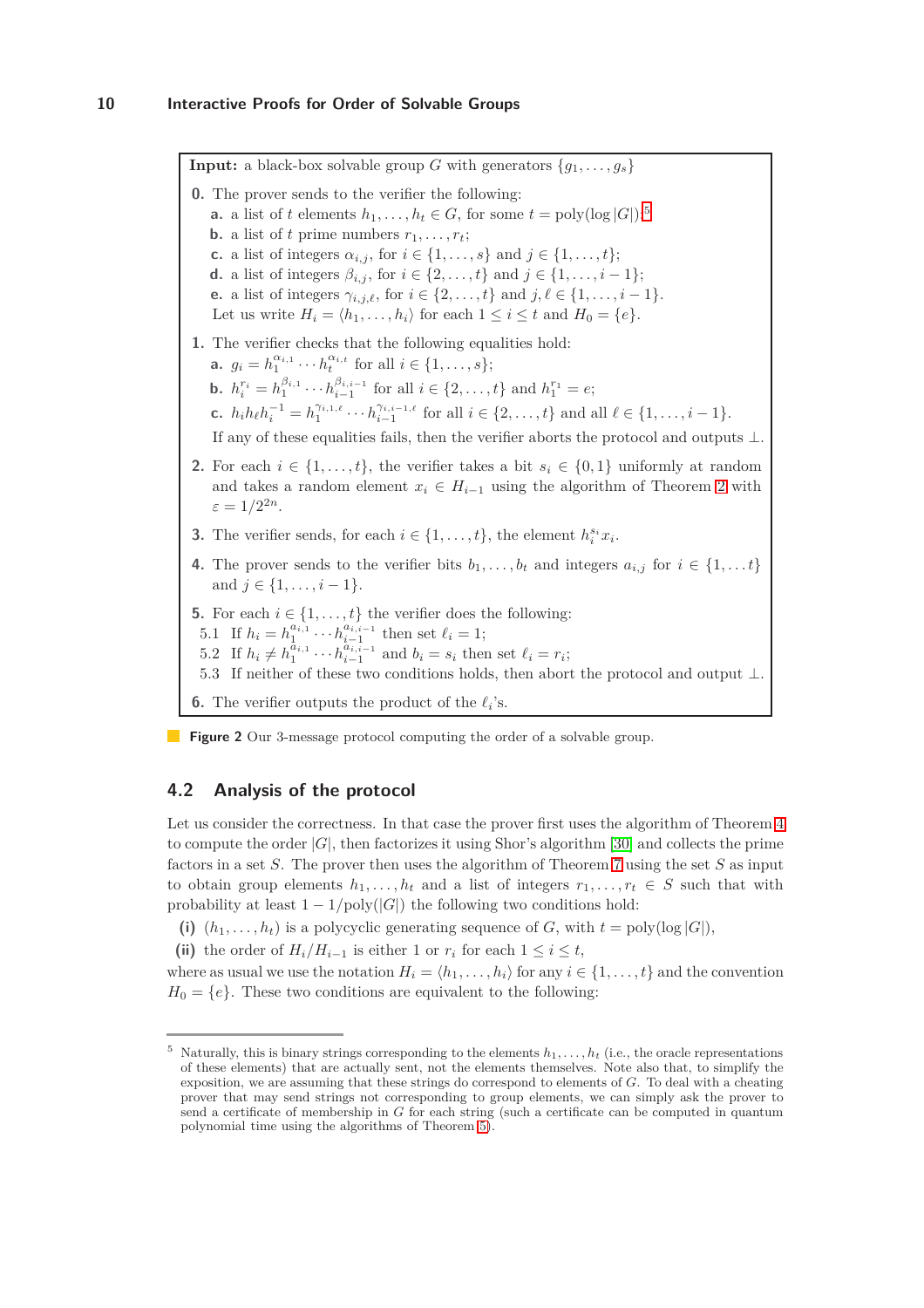- (a)  $H_t = G$ , i.e.,  $g_i \in H_t$  for each  $i \in \{1, \ldots, s\}$ ;
- (**b**)  $h_i^{r_i} \in H_{i-1}$  for each  $i \in \{1, ..., t\};$

(c)  $H_{i-1}$  is normal in  $H_i$  for any  $i \in \{2, ..., t\}$ , i.e.,  $h_i h_\ell h_i^{-1} \in H_{i-1}$  for any  $\ell \in \{1, ..., i-1\}$ . Thus, with probability at least  $1 - 1/\text{poly}(|G|)$ , the prover can compute the following decompositions in quantum polynomial time using Algorithm  $A_1$  of Theorem [5:](#page-4-1)

- a decomposition  $(\alpha_{i,1}, \ldots, \alpha_{i,t})$  of  $g_i$  over  $H_t$ , for each  $i \in \{1, \ldots, s\};$
- a decomposition  $(\beta_{i,1}, \ldots, \beta_{i,i-1})$  of  $h_i^{r_i}$  over  $H_{i-1}$ , for each  $i \in \{2, \ldots, t\};$
- a decomposition  $(\gamma_{i,1,\ell}, \ldots, \gamma_{i,i-1,\ell})$  of  $h_i h_\ell h_i^{-1}$  over  $H_{i-1}$ , for each  $i \in \{2, \ldots, t\}$  and  $\blacksquare$ each  $l \in \{1, ..., i-1\}.$

At Step 0, the prover sends all these integers, along with the elements  $h_1, \ldots, h_t$  and the primes  $r_1, \ldots, r_t$ . All the tests performed by the verifier at Step 1 then pass. The analysis of the second part of the protocol (Steps 2-6) is then exactly the same as the analysis of the protocol of Section [3.](#page-5-3)

The soundness follows by observing that passing the tests performed by the verifier at Step 1 guarantees that Conditions (a)-(c) of the previous paragraph hold. This guarantees that Conditions (i)-(ii) hold as well, and thus the soundness analysis for the second part of the protocol (Steps 2-6) is exactly the same as the analysis of the protocol of Section [3.](#page-5-3)

#### **Acknowledgments**

FLG was partially supported by the JSPS KAKENHI grants No. 15H01677, No. 16H01705 and No. 16H05853. TM is supported by JST PRESTO No. JPMJPR176A, and the Grant-in-Aid for Young Scientists (B) No. JP17K12637 of JSPS. HN was partially supported by the JSPS KAKENHI grants No. 26247016, No. 16H01705 and No. 16K00015. YT is supported by the Program for Leading Graduate Schools: Interactive Materials Science Cadet Program.

#### <span id="page-10-1"></span>**References**

- <span id="page-10-5"></span>**1** Scott Aaronson and Greg Kuperberg. Quantum versus classical proofs and advice. *Theory of Computing*, 3:129–157, 2007. [doi:10.4086/toc.2007.v003a007](http://dx.doi.org/10.4086/toc.2007.v003a007).
- <span id="page-10-6"></span>**2** Dorit Aharonov, Michael Ben-Or, Elad Eban, and Urmila Mahadev. Interactive proofs for quantum computations. *arXiv:1704.04487*, 2017.
- <span id="page-10-0"></span>**3** Dorit Aharonov and Ayal Green. A quantum inspired proof of *P* #*<sup>P</sup>* ⊆ *IP*. *arXiv:1710.09078*, 2017.
- **4** Dorit Aharonov and Umesh Vazirani. Is quantum mechanics falsifiable? A computational perspective on the foundations of quantum mechanics. *arXiv:1206.3686*, 2012.
- <span id="page-10-7"></span>**5** László Babai. Local expansion of vertex-transitive graphs and random generation in finite groups. In *Proceedings of the 23rd Annual ACM Symposium on Theory of Computing*, pages 164–174, 1991. [doi:10.1145/103418.103440](http://dx.doi.org/10.1145/103418.103440).
- <span id="page-10-2"></span>**6** László Babai. Bounded round interactive proofs in finite groups. *SIAM Journal on Discrete Mathematics*, 5(1):88–111, 1992. [doi:10.1137/0405008](http://dx.doi.org/10.1137/0405008).
- <span id="page-10-3"></span>**7** László Babai, Robert Beals, and Ákos Seress. Polynomial-time theory of matrix groups. In *Proceedings of the 41st Annual ACM Symposium on Theory of Computing*, pages 55–64, 2009. [doi:10.1145/1536414.1536425](http://dx.doi.org/10.1145/1536414.1536425).
- <span id="page-10-8"></span>**8** László Babai, Gene Cooperman, Larry Finkelstein, Eugene M. Luks, and Ákos Seress. Fast monte carlo algorithms for permutation groups. *Journal of Computer and System Sciences*, 50(2):296–308, 1995. [doi:10.1006/jcss.1995.1024](http://dx.doi.org/10.1006/jcss.1995.1024).
- <span id="page-10-4"></span>**9** László Babai and Endre Szemerédi. On the complexity of matrix group problems I. In *Proceedings of the 25th Annual Symposium on Foundations of Computer Science*, pages 229–240, 1984. [doi:10.1109/SFCS.1984.715919](http://dx.doi.org/10.1109/SFCS.1984.715919).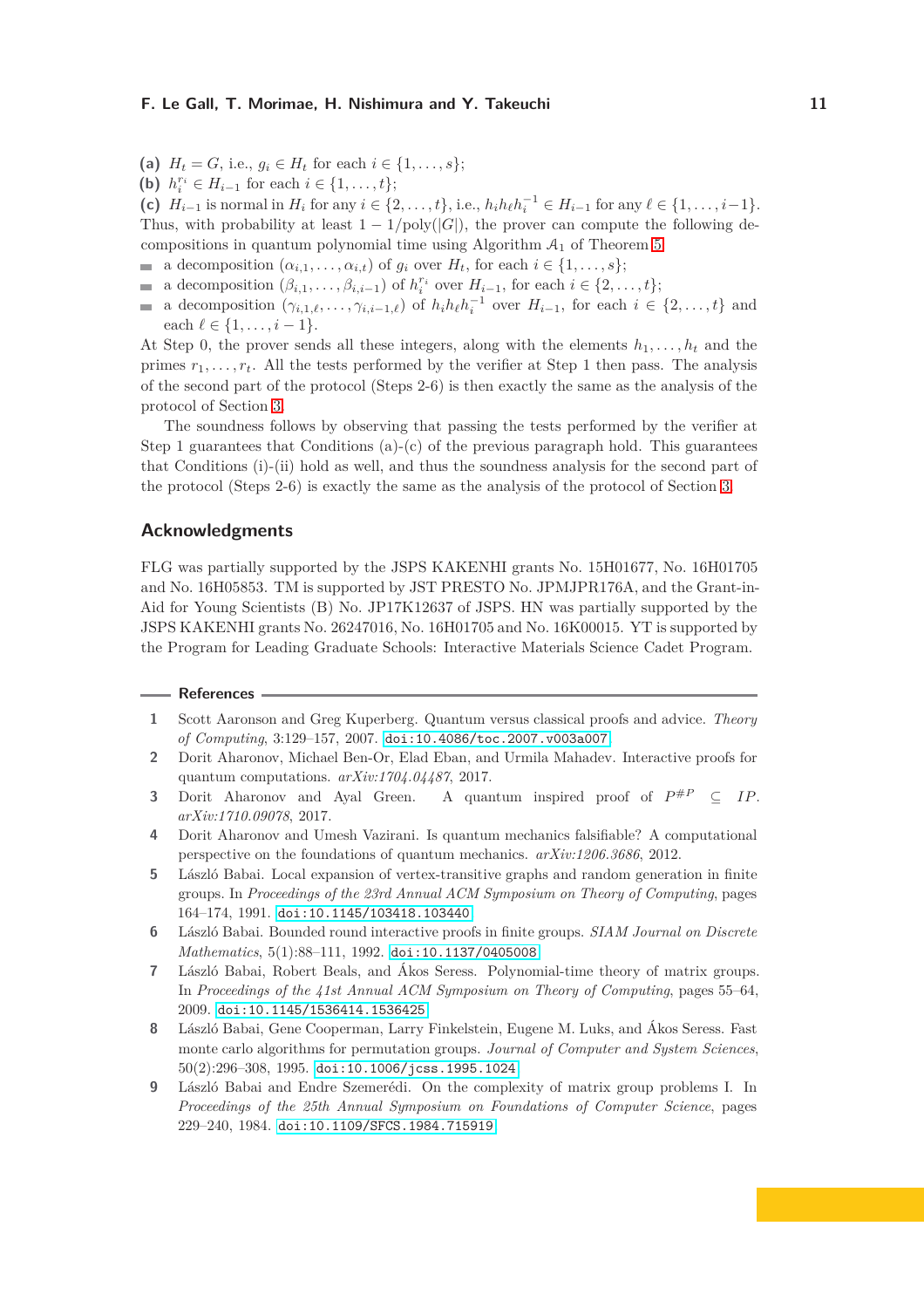- <span id="page-11-8"></span><span id="page-11-3"></span>**10** Ethan Bernstein and Umesh Vazirani. Quantum complexity theory. *SIAM Journal on Computing*, 26:1411–1473, 1997. [doi:10.1137/S0097539796300921](http://dx.doi.org/10.1137/S0097539796300921).
- <span id="page-11-6"></span>**11** Simon R. Blackburn, Peter M. Neumann, and Geetha Venkataraman. *Enumeration of Finite Groups*. Cambridge University Press, 2017. [doi:10.1017/CBO9780511542756](http://dx.doi.org/10.1017/CBO9780511542756).
- <span id="page-11-10"></span>**12** Tommaso F. Demarie, Yungkai Ouyang, and Joseph F. Fitzsimons. Classical verification of quantum circuits containing few basis changes. *arXiv:1612.04914*, 2016.
- **13** Joseph F. Fitzsimons, Michael Hajdušek, and Tomoyuki Morimae. Post hoc verification of quantum computation. *Physical Review Letters*, 120:040501, 2018. [doi:10.1103/PhysRevLett.120.040501](http://dx.doi.org/10.1103/PhysRevLett.120.040501).
- <span id="page-11-19"></span><span id="page-11-9"></span>**14** Joseph F. Fitzsimons and Elham Kashefi. Unconditionally verifiable blind computation. *Phys. Rev. A*, 96:012303, 2017. [doi:10.1103/PhysRevA.96.012303](http://dx.doi.org/10.1103/PhysRevA.96.012303).
- **15** Shafi Goldwasser, Ofer Grossman, and Dhiraj Holden. Pseudo-deterministic proofs. In *Proceedings of the 9th Innovations in Theoretical Computer Science Conference*, pages 17:1– 17:18, 2018. [doi:10.4230/LIPIcs.ITCS.2018.17](http://dx.doi.org/10.4230/LIPIcs.ITCS.2018.17).
- <span id="page-11-11"></span>**16** Masahito Hayashi and Tomoyuki Morimae. Verifiable measurement-only blind quantum computing with stabilizer testing. *Physical Review Letters*, 115:220502, 2015. [doi:10.1103/PhysRevLett.115.220502](http://dx.doi.org/10.1103/PhysRevLett.115.220502).
- <span id="page-11-18"></span><span id="page-11-16"></span>**17** Derek F. Holt, Bettina Eick, and Eamonn A. O'Brien. *Handbook of computational group theory*. Chapman & Hall/CRC, 2005. [doi:10.1201/9781420035216](http://dx.doi.org/10.1201/9781420035216).
- <span id="page-11-17"></span>**18** I. Martin Isaacs. *Finite group theory*. American Mathematical Society, 2008.
- **19** Gábor Ivanyos, Frédéric Magniez, and Miklos Santha. Efficient quantum algorithms for some instances of the non-abelian hidden subgroup problem. *International Journal of Foundations of Computer Science*, 14(5):723–740, 2003. [doi:10.1142/S0129054103001996](http://dx.doi.org/10.1142/S0129054103001996).
- <span id="page-11-0"></span>**20** Zhengfeng Ji. Classical verification of quantum proofs. In *Proceedings of the 48th Annual ACM symposium on Theory of Computing*, pages 885–898, 2016. [doi:10.1145/2897518.2897634](http://dx.doi.org/10.1145/2897518.2897634).
- <span id="page-11-13"></span>**21** Carsten Lund, Lance Fortnow, Howard J. Karloff, and Noam Nisan. Algebraic methods for interactive proof systems. *Journal of the ACM*, 39(4):859–868, 1992. [doi:10.1145/146585.146605](http://dx.doi.org/10.1145/146585.146605).
- <span id="page-11-15"></span><span id="page-11-4"></span>**22** Urmila Mahadev. Classical verification of quantum computations. *arXiv:1804.01082*, 2018.
- **23** Mathew McKague. Interactive proofs with efficient quantum prover for recursive fourier sampling. *Chicago Journal of Theoretical Computer Science*, 2012(6), 2012. [doi:10.4086/cjtcs.2012.006](http://dx.doi.org/10.4086/cjtcs.2012.006).
- <span id="page-11-1"></span>**24** Mathew McKague. Interactive proofs for BQP via self-tested graph states. *Theory of Computing*, 12(3):1–42, 2016. [doi:10.4086/toc.2016.v012a003](http://dx.doi.org/10.4086/toc.2016.v012a003).
- <span id="page-11-12"></span>**25** Tomoyuki Morimae, Daniel Nagaj, and Norbert Schuch. Quantum proofs can be verified using only single-qubit measurements. *Physical Review A*, 93:022326, 2016. [doi:10.1103/PhysRevA.93.022326](http://dx.doi.org/10.1103/PhysRevA.93.022326).
- <span id="page-11-7"></span>**26** Tomoyuki Morimae, Yuki Takeuchi, and Harumichi Nishimura. Merlin-Arthur with efficient quantum Merlin and quantum supremacy for the second level of the fourier hierarchy. *arXiv:1711.10605*, 2017.
- <span id="page-11-2"></span>**27** Ben W. Reichardt, Falk Unger, and Umesh Vazirani. Classical command of quantum systems. *Nature*, 496:456–460, 2013. [doi:10.1038/nature12035](http://dx.doi.org/10.1038/nature12035).
- <span id="page-11-14"></span>**28** Adi Shamir. IP = PSPACE. *Journal of the ACM*, 39(4):869–877, 1992. [doi:10.1145/146585.146609](http://dx.doi.org/10.1145/146585.146609).
- <span id="page-11-5"></span>**29** Yaoyun Shi. Quantum and classical tradeoffs. *Theoretical Computer Science*, 344:335–343, 2005. [doi:10.1016/j.tcs.2005.03.053](http://dx.doi.org/10.1016/j.tcs.2005.03.053).